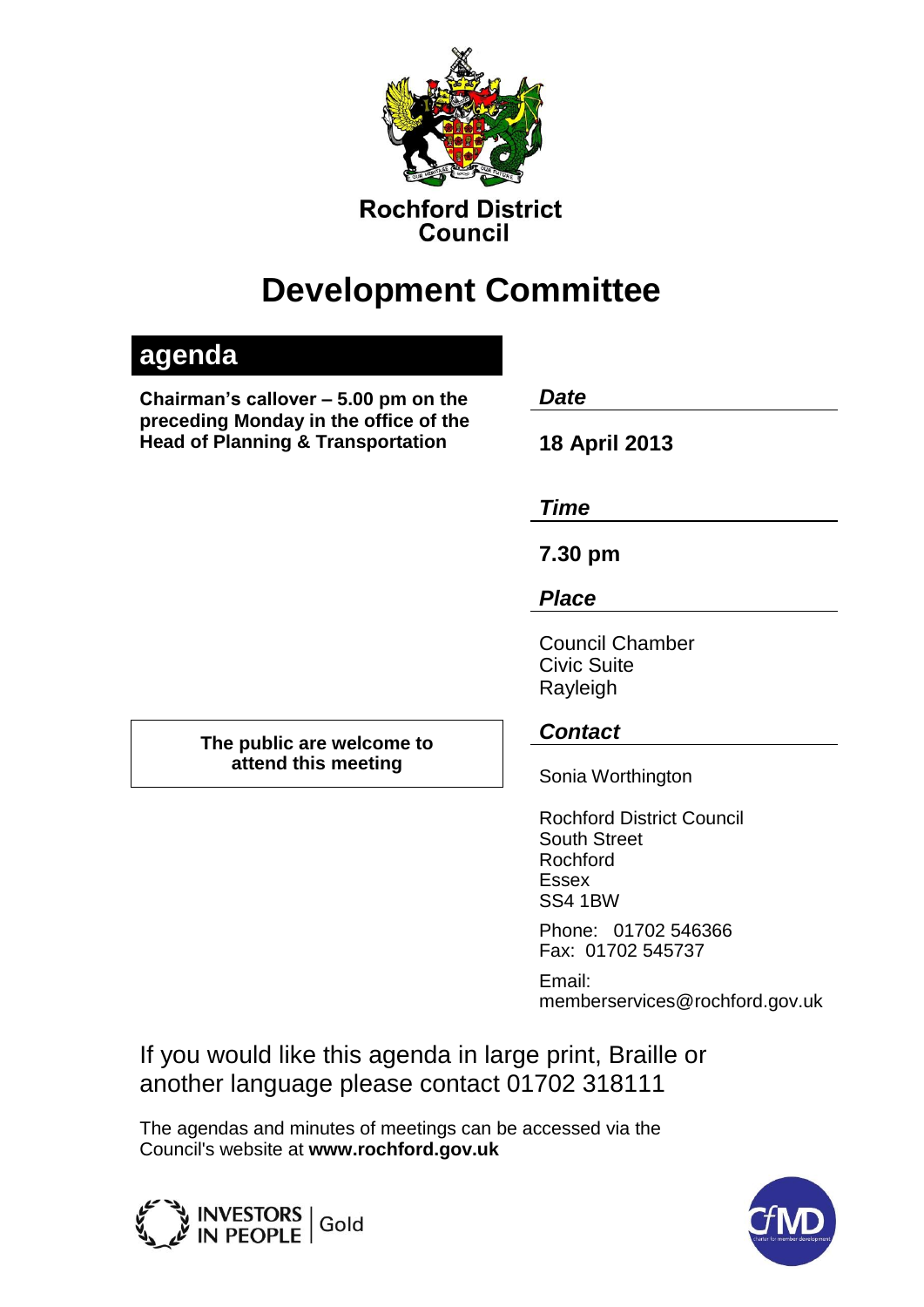#### **Members of the Development Committee**

- Chairman: Cllr S P Smith Vice-Chairman: Cllr P A Capon Cllr Mrs P Aves Cllr M Maddocks Cllr C I Black Cllr Mrs C M Mason Cllr Mrs T J Capon Cllr J R F Mason Cllr M R Carter Cllr Mrs J E McPherson Cllr J P Cottis Cllr D Merrick Cllr T G Cutmore Cllr Mrs J A Mockford Cllr Mrs H L A Glynn Cllr T E Mountain Cllr T E Goodwin Cllr R A Oatham Cllr K J Gordon Cllr Mrs C E Roe Cllr J E Grey Cllr C G Seagers Cllr J D Griffin Cllr D J Sperring Cllr Mrs A V Hale Cllr M J Steptoe Cllr B T Hazlewood Cllr I H Ward Cllr Mrs D Hoy Cllr Mrs M J Webster Cllr M Hoy<br>
Cllr Mrs C A Weston<br>
Cllr Mrs B J Wilkins Cllr Mrs G A Lucas-Gill Two vacancies Cllr C J Lumley Cllr Mrs J R Lumley
	- Cllr Mrs B J Wilkins

#### **Terms of Reference**

To exercise the Council's functions in relation to:-

 Town & Country Planning and Development Control as specified in Schedule 1 to the Local Authorities (Functions and Responsibilities) (England) Regulations 2000 (as amended)

**The Council's vision is to make Rochford District a place which provides opportunities for the best possible quality of life for all who live, work and visit here.** 

#### **The Council's objectives are to make a difference:-**

- to our people
- to our community
- to our environment
- to our local economy.

#### **The Council's values (the way we work to pursue these objectives) are to:-**

- Be an open, accountable, listening, responsive Council
- Put the customer and citizen at the heart of everything we do, delivering services in a caring and sensitive manner
- Co-ordinate the management of resources with an emphasis on sustainability
- Value the contribution of partners, employees and citizens, trusting each other and working collaboratively.